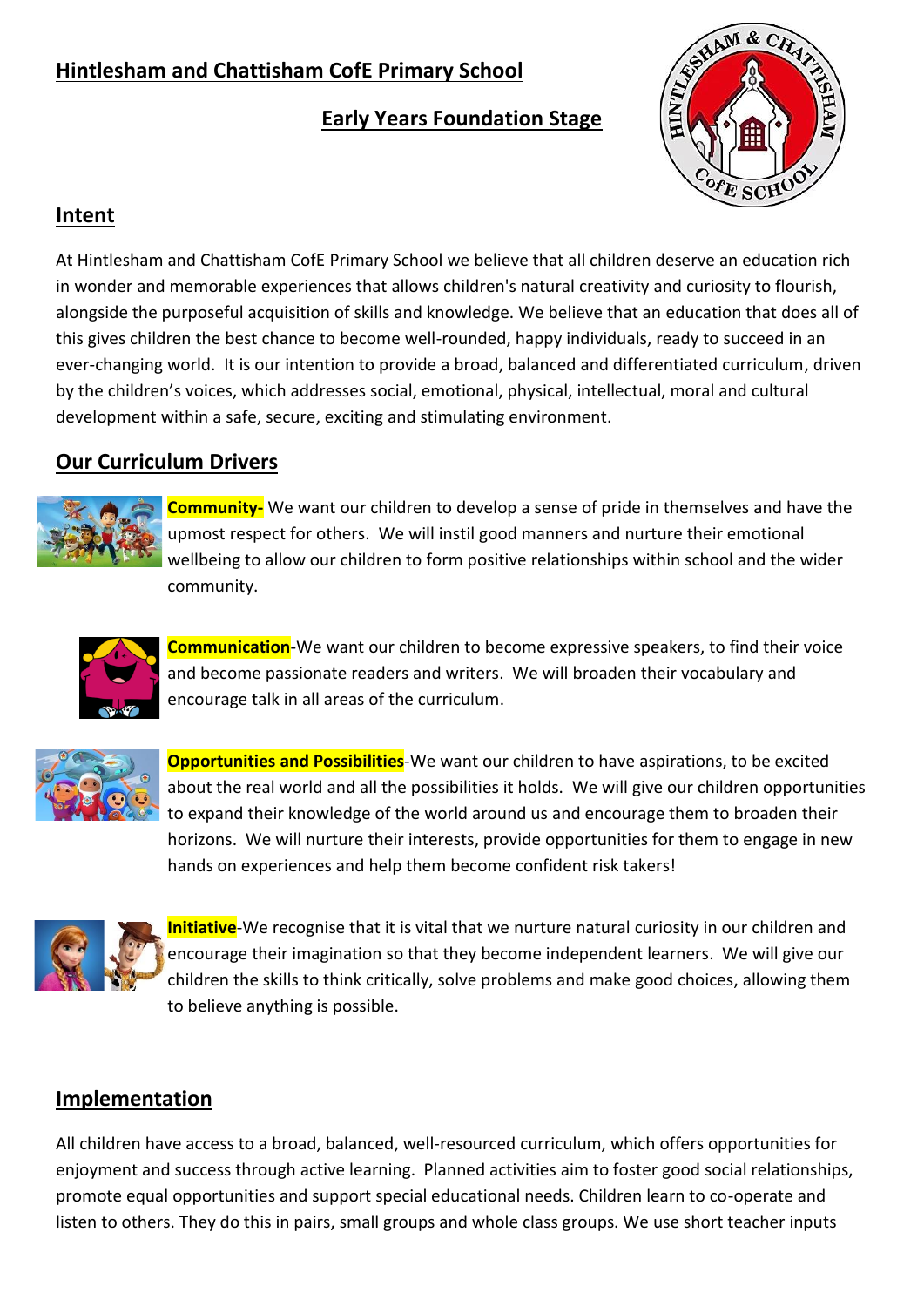and access to a cross curricular indoor/outdoor provision. Staff plan for and ensure that both the inside and outside spaces are fun, safe, engaging and offer challenge.

Staff understand that the prime areas of learning begin to develop quickly in response to relationships and experiences and run through and support learning in all other areas. Furthermore, these prime areas continue to be essential throughout the whole of the EYFS. All 7 areas of learning (see below) are used to plan children's learning and activities. Staff use first hand experiences, visitors and visits to enhance children's experiences and to bring their learning to life.

#### **Prime Areas**

- Personal and Social Development (PSD)
- Communication and Language (CL)
- Physical Development (PD)

#### **Specific Areas**

- Literacy (L)
- Mathematics (M)
- Understanding the World (UtW)
- Expressive Arts and Design (EAD)

Children in EYFS learn by playing and exploring, being active, and through creative and critical thinking which takes place both indoors and outside. Our outdoor areas are used all year round and in most weather conditions. We ensure activities support the Characteristics of Effective Learning to ensure high quality learning takes place. These are:

**Playing and Exploring** – children investigate and experience things, and have a go;

**Active Learning** – children concentrate and keep on trying if they encounter difficulties, and enjoy achievements;

**Creating and Thinking Critically** – children have and develop their own ideas, make links between ideas and develop strategies for doing things.

Daily guided activities are planned to cover different areas of the EYFS curriculum and allow children to develop their next steps in learning. Through observation and discussion, areas of need and next steps are identified for all children to ensure good progress is made. There are also a range of stimulating and engaging activities which the children can access independently and a variety of opportunities for childinitiated play. In planning and guiding children's activities we reflect on the different ways that children learn and use those reflections to guide our practice. Staff in the EYFS make regular observations of the children's learning and frequently assess where the children are, using 'Development Matters'. This practice ensures our planning, adult interactions and learning environment; including continuous provision, support children to reach their next steps. We will include interventions for groups or individuals if and when necessary.